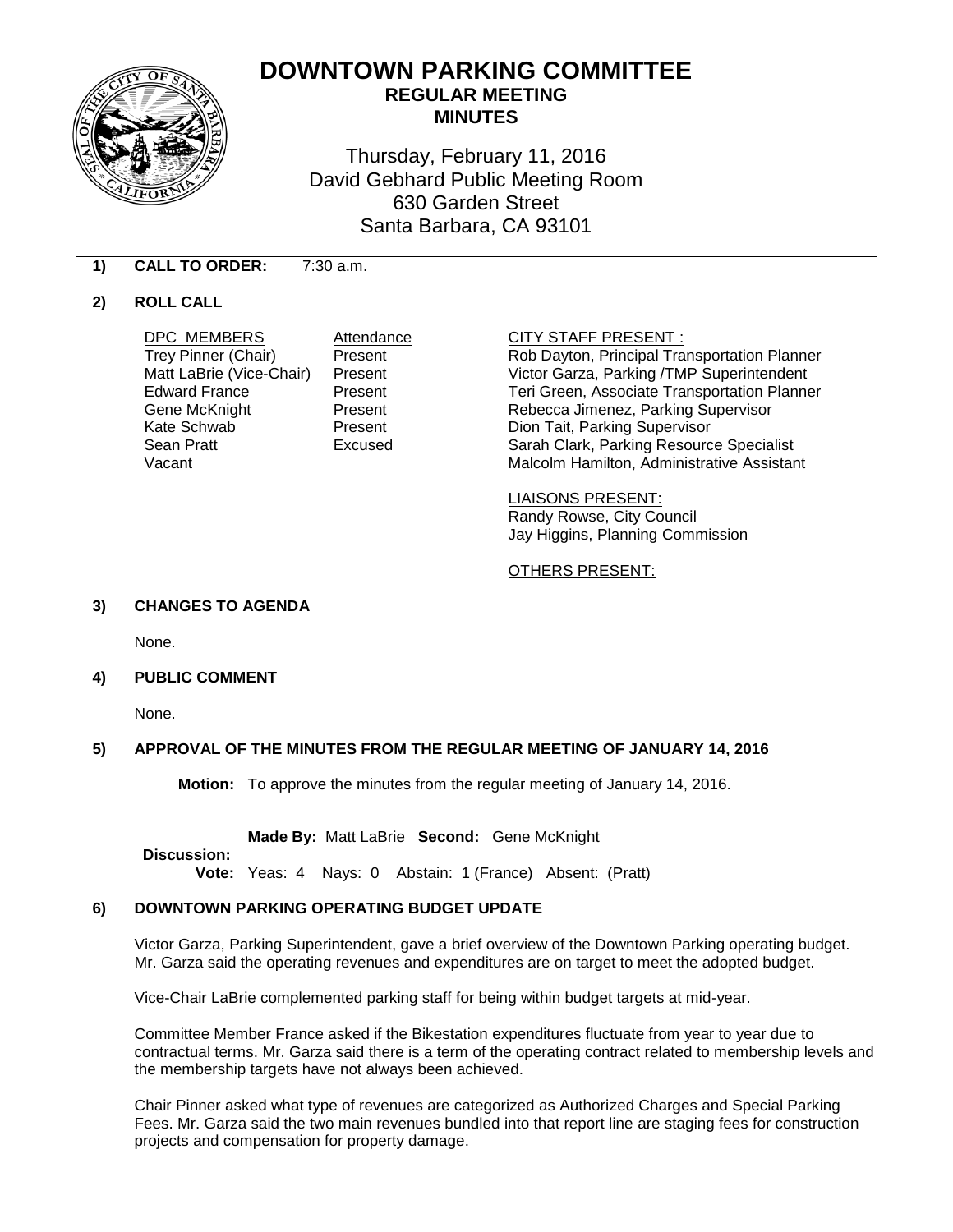# DOWNTOWN PARKING COMMITTTEE MEETING MINUTES FEBRUARY 11, 2016 Page - 2 –

**Motion:** To receive a report from staff on the Streets Division budget discussion scheduled to take place at City Council's Finance Committee.

### **Made By:** Trey Pinner **Second:** Matt LaBrie

## **Discussion:**

**Vote:** Yeas: 4 Nays: 0 Abstain: 0 Absent: 2 (France, Pratt)

# **7) DOWNTOWN PARKING CAPITAL IMPROVEMENT PROGRAM UPDATE**

Victor Garza, Parking Superintendent, gave an introduction to the planning framework for capital projects. Mr. Garza said capital projects are evaluated from many different perspectives, including safety, cleanliness, revenue generation, operating efficiency, and improved customer service. Mr. Garza gave a brief status update on the Fiscal Year 2016 capital projects.

Chair Pinner asked staff to explain why the Electric Vehicle (EV) parking spaces need to be moved and/or adjusted in the Cota Commuter Lot. Mr. Garza said building code requires a certain number of EV spaces to be ADA compliant in dimension, ground slope, customer path of travel, and several more specifications. Mr. Pinner said it is his understanding that the EV parking spaces need to be ADA compliant, but they will not be marked as official "blue" accessible parking spaces. Mr. Garza said staff is working through the details with the Building Code Division.

Chair Pinner asked if staff is receiving more requests for EV stations and seeing increasing usage. Mr. Garza said the number of sessions and charging hours increased in Fiscal Year 2015 and continues to trend upward in Fiscal Year 2016.

Chair Pinner said it is good that funds are available to expand and improve the downtown EV charging network as demand increases.

Jay Higgins, Planning Commission Liaison, said there may be opportunities to partner with EV infrastructure businesses, such as Tesla, to fund charging station installations and allow for business branding.

Vice-Chair LaBrie asked where cameras are being installed in this phase of the Security Camera Project. Mr. Garza said cameras, in the first phase, were installed in the attendant kiosks, most elevators, and key access points in the lots and garages. In the current phase of the Security Camera Project, staff is addressing the remaining gaps in the coverage and storage needs. Mr. Garza said there is approximately \$350,000 of rollover funds available to purchase all the equipment and complete the installations. Staff is also working with the Police Department to address their safety concerns and recommendations for camera coverage.

Committee Member France asked what authority – city, county, or state - mandates the storage of video camera recordings for one year. Mr. Garza said the City Attorney's Office instructed Downtown Parking to store video recordings for one year due to legal reasons.

Vice-Chair LaBrie said he is looking forward to a redesigned Lot 3 paseo and a completed paseo master plan. Mr. LaBrie said the pedestrian paseos are an important part of the parking system experience, and customers need to feel safe and comfortable while traveling to and from public parking lots. Mr. Garza said staff worked with the Historic Landmarks Commission to design the Lot 3 paseo to address safety, lighting, and cleanliness. Rob Dayton, Principal Transportation Planner, said staff will review what worked in the Lot 3 paseo and use the experience to formulate a general paseo plan. Chair Pinner said it may be helpful to develop a standardized list of items that each paseo should have to provide consistency for customers: wayfinding signage, lighting, visibility, path of travel, trash enclosures and other design elements. Mr. Pinner added that the city can assist in developing private paseos by providing the standardized list of items and design specifications to property owners.

Committee Member France asked for an update on the Citywide Wayfinding Signage Project including the pedestrian maps and signage for State Street and the paseos. Mr. France asked staff to provide, at a later date, how often the Community Service Officers patrol the pedestrian paseos. Councilmember Rowse said the Downtown Parking Program should be clear in its purview because an expanding list of projects may be reflected in future operating and capital budgets.